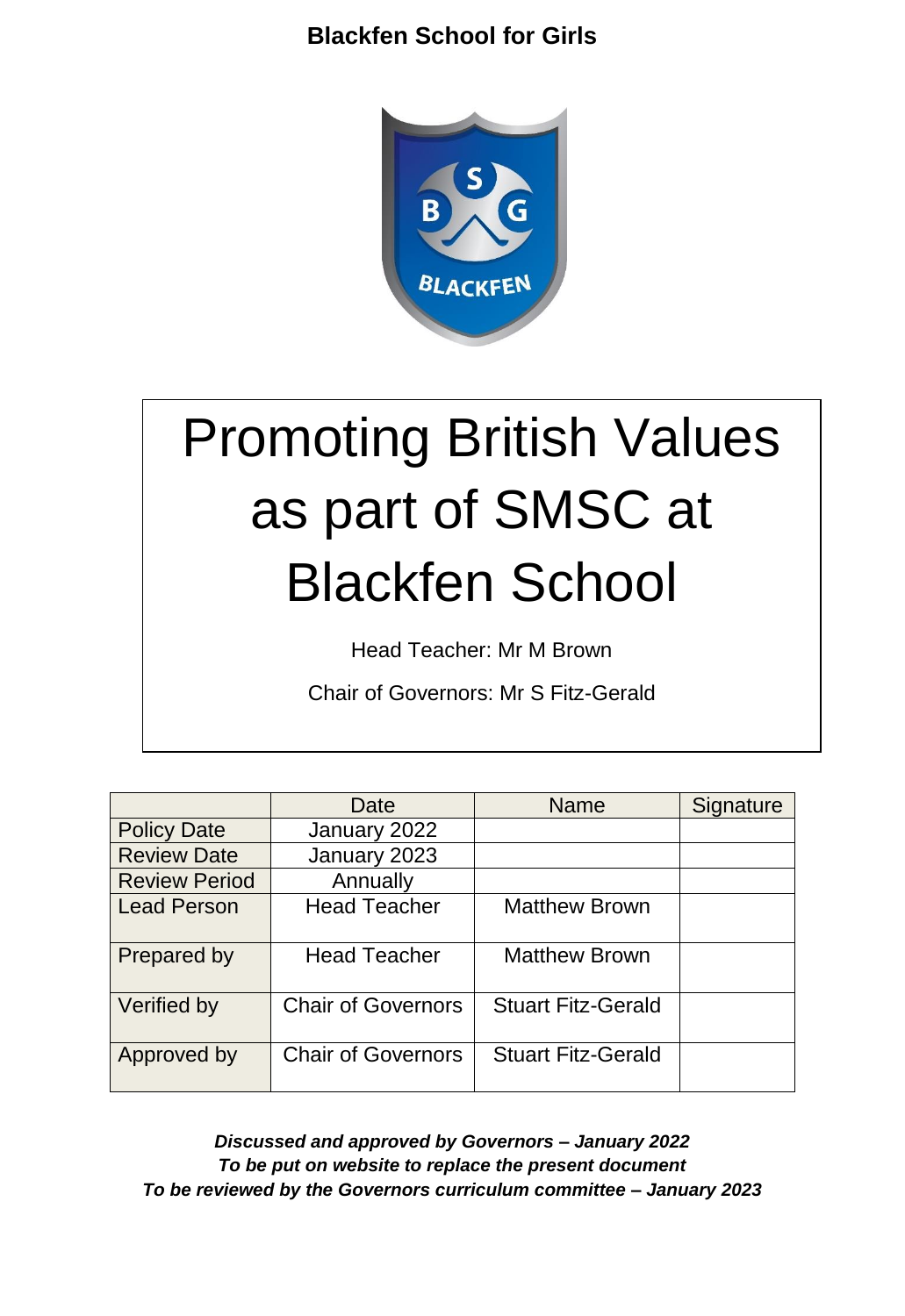## **Statement of intent**

Blackfen School for Girls is a vibrant multicultural community of learners. We nurture our pupils on their journey through life so they can grow into safe, caring, democratic, responsible, and tolerant adults who make a positive difference to British society and to the world. We actively promote pupils' SMSC development through our curriculum and enrichment opportunities and the fundamental British Values are an integral part of this. We achieve this through a strong school ethos underpinned by effective relationships throughout the school, the assembly and community time programme, the Blackfen school curriculum and the provision of relevant activities beyond the classroom.

## **School vision**

We believe:

- That our school is a happy and successful one because we offer a unique learning experience of ongoing challenge in a caring environment. In hard work, resilience, and a determination to succeed, learning from the lessons of failure to become successful.
- In raising the aspirations of everyone in our community of inspiring a belief that anything is possible amongst our students, staff, governors, and parents. In developing our students into confident, responsible citizens ready to play an active role in the wider community.
- Attempts to promote systems that undermine fundamental British values would be completely at odds with Blackfen school's duty to provide SMSC.
- The Teachers' Standards expect teachers to uphold public trust in the profession and maintain high standards of ethics and behaviour, within and outside school. This includes not undermining fundamental British values.

## **What do students at Blackfen school do?**

- regard people of all faiths, races and cultures with respect and tolerance; and
- understand that while different people may hold different views about what is 'right' and 'wrong', all people living in United Kingdom are subject to its law.

## **What does Blackfen school do?**

- ensures the ethos and teaching, which all parents are aware of, supports the rule of English civil and criminal law and the school does not teach anything that undermines it; and
- makes students aware of the difference between the law of the land and religious law.

## **What are the fundamental British values which are promoted by Blackfen school?**

The Department for Education defines British Values as:

- democracy.
- the rule of law.
- individual liberty and mutual respect.
- mutual respect and tolerance of those with different faiths.

## **How are fundamental British values actively promoted at Blackfen school?**

## **A. Democracy**

Pupils are encouraged to respect democracy and support for participation in the democratic processes, including respect for the basis on which the law is made and applied in England. Pupils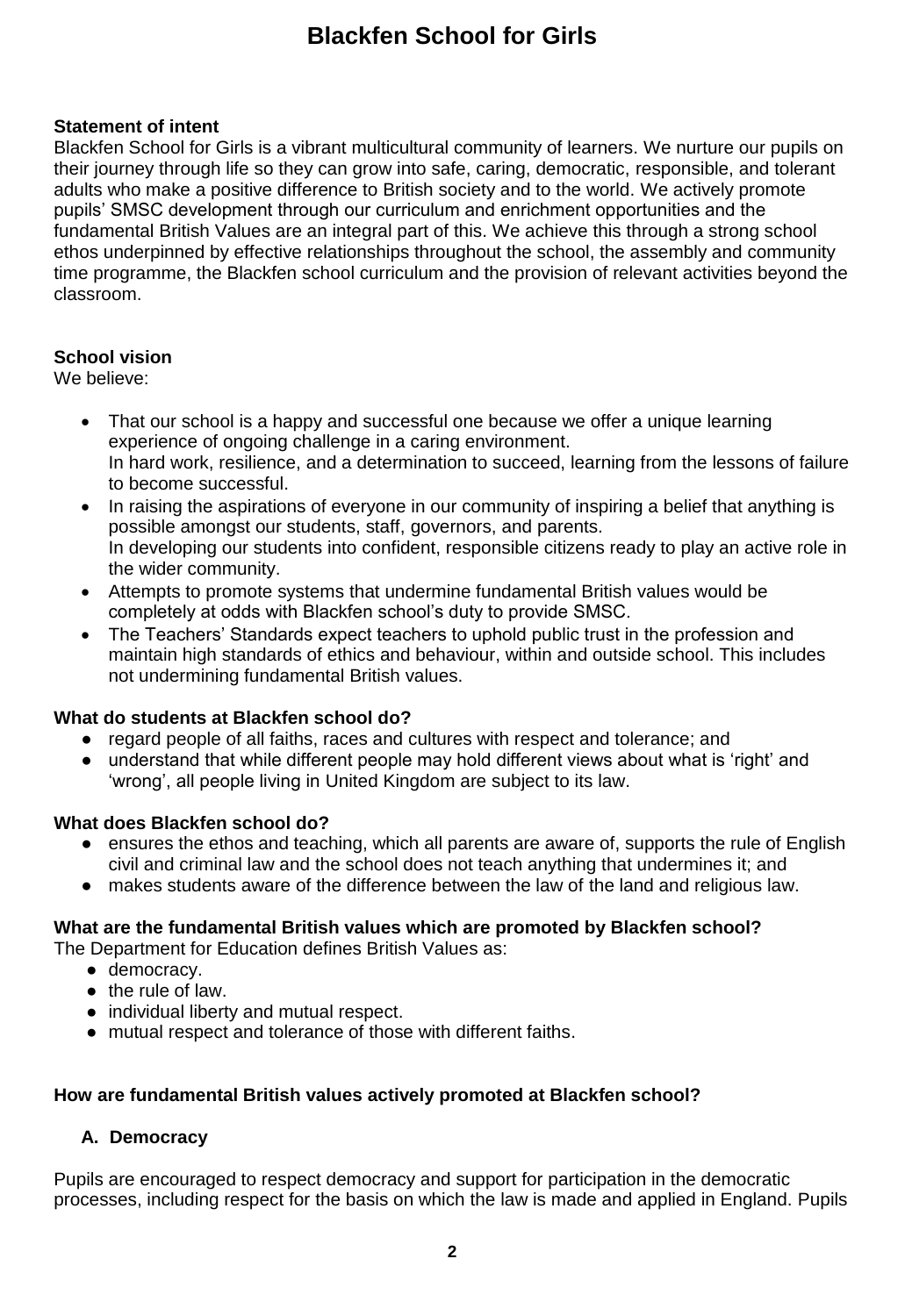are encouraged to debate topics of interest, express their views, and make a meaningful contribution to the running of the school on matters that directly involve them.

## **This is achieved through:**

- Community Time PSHE unit on the lead up to the election.
- Specific curriculum areas History, Law, PPE, RS, Citizenship and Government and Politics.
- The English curriculum speaking and listening skill development
- KS5 tutor programme.
- The election of the 6th form student leadership team annually.
- The assembly programme including themes such as voting, human rights and pressure groups.
- Contact with MPs and visits from MPs as part of KS3 and KS4 PPE and for specific events e.g., Citizenship Fair.
- The development of public speaking skills e.g., Speak up speak out Jack Petchey challenge for year 10 students and year 8; Ted Talks – year 7; Students leading assemblies; Book group; Literacy leaders.
- Active involvement in the selection processes of new staff.
- Careers Forum (annual event).

# **B. The rule of law**

Pupils gain an appreciation of the precious civil liberties that protect their rights and freedoms. They learn that living under the rule of law protects individual citizens and is essential for their wellbeing and safety.

## **This is achieved through:**

- Challenge Days which focus on rights and responsibilities.
- Specific curriculum areas The PPE curriculum, RS/Citizenship GCSE, and Law Level 3, AS and A2 courses.
- The School Behaviour Charter statement of intent and the use of sanctions.
- The assembly programme including themes such as Martin Luther King, UN Human Rights Charter, Sexting.
- Use of mediation/restorative justice to sort out any friendship issues.
- Work with local police force.
- The School Behaviour Charter and the rules for learning.
- KS5 L2 visits to Courts and police station

## **C. Individual liberty and mutual respect**

Respect is one of the core values of our school. Our pupils are helped to know and understand that it is expected that respect is shown to everyone. Pupils are actively encouraged, and given the freedom to make choices, knowing that they are in a safe and supportive environment e.g. by signing up for adventurous activities, residentials and extra-curricular sessions. They are supported to develop their self-knowledge, self-esteem, and self-confidence. We actively challenge any individual expressing opinions contrary to fundamental British Values, including extremist views. Vulnerable pupils are protected, and stereotypes challenged.